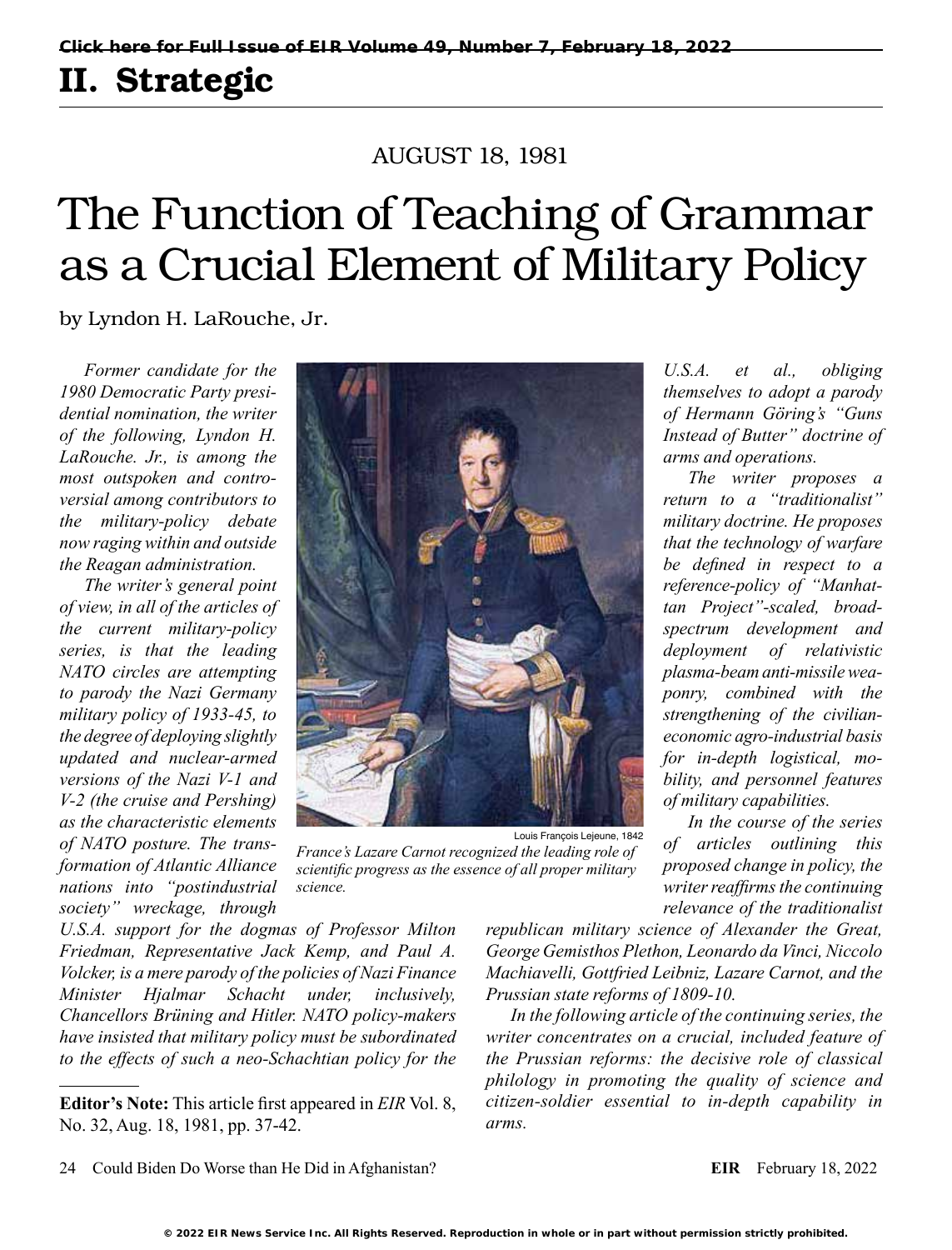

*The lawful ordering of the universe is found in the transformations of verbal action in literate languages, well-tempering in classical music, and in the topology of constructive geometry. Here, a painting titled* Hearing *by an unknown artist based on an engraving by Abraham Bosse from c. 1635.*

During a mere several years, circles under the direction of Lazare Carnot developed the expanded industrial basis needed to support what was, for that time, unprecedented rates of mass production of improved, lighter, more mobile field artillery. Around the change in battlefields implicit in a mobile base of massed artillery-fire, Carnot et al. effected a correlated transformation in the development and coordinated deployment of arms of battle

What Carnot demonstrated to all with the comprehension to recognize that fact, is that the leading role of scientific progress, in defining qualitative advances both in arms and in the logistical, civilian basis, is the essence of all proper military science. This was recognized by the Prussian reformers, who coopted first (1809-10) Carnot's military doctrine, and later (1815-23) Carnot himself, to shape the development of Prussia's 19th-century strategic capabilities.

However, the Prussian reformers did not merely emulate Carnot's reforms. Through the Humboldt reforms in education, reforms based on principles of classical philology, they ensured the superiority of German science and fostered a superior quality of officer among both professionals and trained reserves<sup>1</sup>

For reasons adduced from study of the Humboldt reforms, it must become U.S. national-security policy to demand immediately certain critical reforms in education at primary, secondary, and university levels. These reforms must be informed by understanding of the proper role of principles of classical philology in promoting not only the general moral

<sup>1.</sup> For a broader view of the Humboldt reforms, see Helga Zepp-LaRouche's article. "Die Modernität des humboldtschen Bildungsideals," in the forthcoming September 1981 issue of the magazine *Ibykus* (Wiesbaden, West Germany).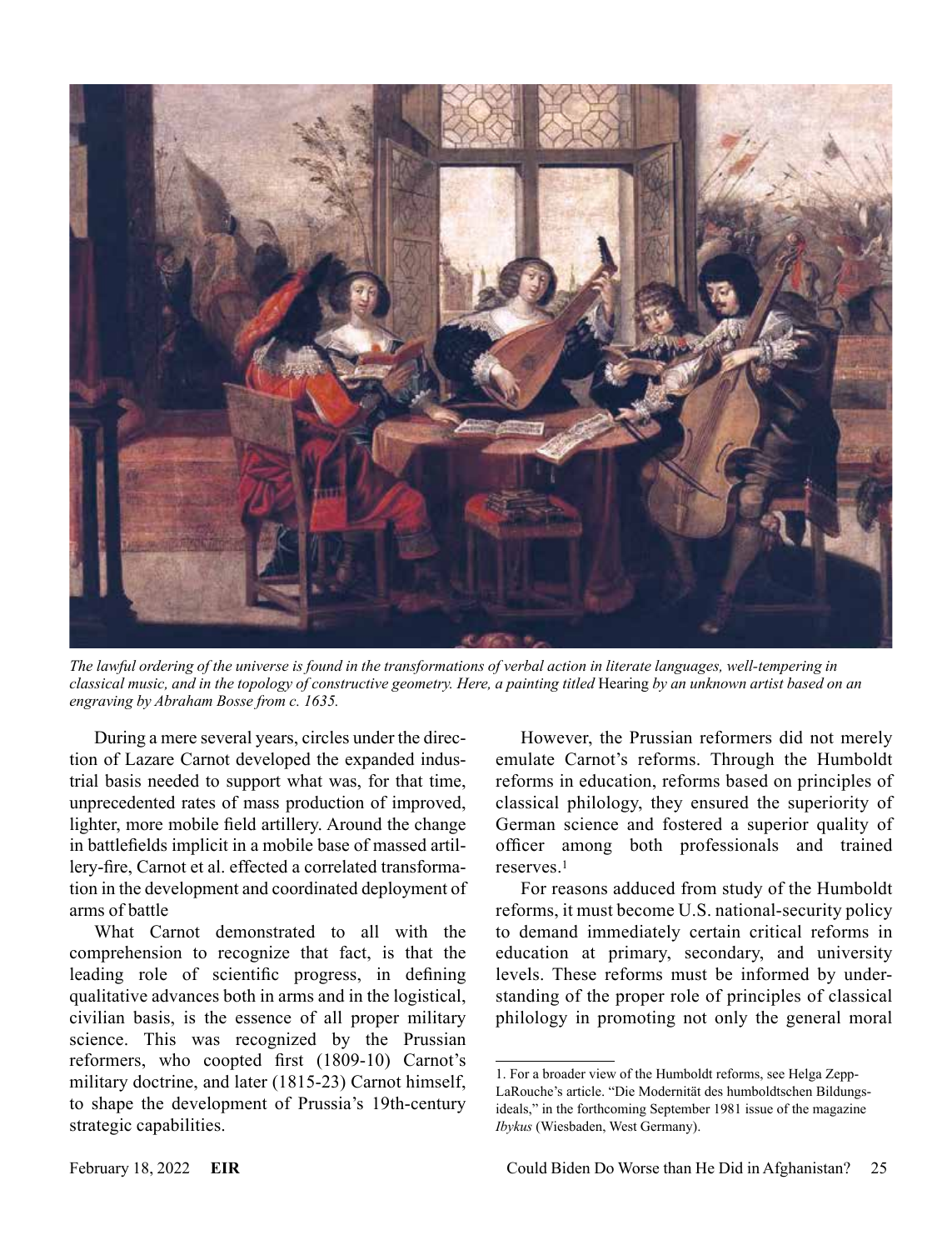and intellectual potentialities of the young future citizen. Special, included emphasis must be made on the connection between principles of grammar and the development of the student's mathematical potentialities.

Although the following outline takes into account work done by scholars, including the writer's wife and Uwe Parpart, on the Humboldt reforms as such, the analysis also takes into account discoveries accomplished by Bernhard Riemann and others later than Humboldt during the 19th century, and the relevance of those principles to problems of plasmaphysics research today.

#### **Grammar as Such**

To the best of our present knowledge, the explicit connection between grammar and mathematics was first documented by Leibniz,<sup>2</sup> a connection later stressed by such students of the classical philology of Wilhelm von Humboldt as August Böckh.

Any language developed as a literate language has neither more nor less than 7 grammatical cases, combined with neither more nor less than 180 distinct forms for expressing verbal action in respect to subjects and objects defined in terms of those seven cases. In other words, the grammar of any literate language has in and of itself 1,260 grammatical degrees of freedom, situated within a user's rigorous command of vocabulary of between 50,000 and 100,000 terms.

Any form of language lacking those rigorously defined degrees of freedom and vocabulary is an inferior, defective form of language. Any person lacking command of the powers of a literate language is to a corresponding degree functionally illiterate, and incompetently educated.

The classes of objects of verbal action in language are neither more nor less than three: *subject, direct object*, and *indirect object*. These three elements of grammatical cases are configured either as *terms, phrases*, or *clauses* of speech, each of which is discriminated in that statement in either a *nominative, genitive, dative*, or *accusative* case-form. This defines for any literate language neither more nor less than seven cases:

| Case                       | Object                 |
|----------------------------|------------------------|
| Nominative                 | Subject                |
| Genitive 1                 | Direct Object          |
| Genitive 2                 | <b>Indirect Object</b> |
| Dative 1 (direct action)   | Direct Object          |
| Dative 2 (indirect action) | <b>Indirect Object</b> |
| Accusative 1               | Direct Object          |
| Accusative 2               | <b>Indirect Object</b> |

These cases are discriminated within the use of literate language by a combination among either inflection or aid of prepositions.

In misinformed teaching of grammar, the terms, phrases, or clauses of cases are misidentified as *substantives*, in the sense consistent with the Aristotelian syllogism. Exactly the opposite function is properly performed by such parts of speech. The *verbal action*, to which we turn our attention next, is the true substantive of literate speech. It is from that standpoint, and only that standpoint, that the proper connection between literate language and mathematics can be situated.

The first feature of the verbal action is *tense*. There are only three primary tenses, *past, present,* and *future*. The primary tense distinguishes the time at which an *ongoing, completed*, or *previously completed* occurrence is a *condition of action*. Such a condition of action of these times can be neither more nor less than *continuing, completed at that point in time*, or *completed prior to that point in time*. There are neither more nor less than nine tenses in a literate language.

These tenses of verbal action can be expressed in either of *two voices* (active, passive), also as either *selfreflexive* or *not-self-reflexive* action, in a choice among neither more nor less than *five moods*. The moods are *indicative, imperative, conditional, subjunctive*, and *conditional subjunctive*.

Hence, verbal-action can be discriminated in  $9 \times 2$  $\times$ 2  $\times$  5 distinct ways: 180 ways and in respect to 7 cases:  $7 \times 180 = 1,260$ .

Any language whose usage does not satisfy those most-basic grammatical requirements is a defective language. Any person whose use of a literate language does not efficiently command those grammatical features is to that degree a functional illiterate.

#### **The Development of Grammar**

The normal form of rigorous use of language is the classical poetic composition, as associated with

<sup>2.</sup> Uwe Parpart of the Fusion Energy Foundation has emphasized this connection, Parpart also pointed out August Böckh's emphasis on this connection to Karl Jacoby.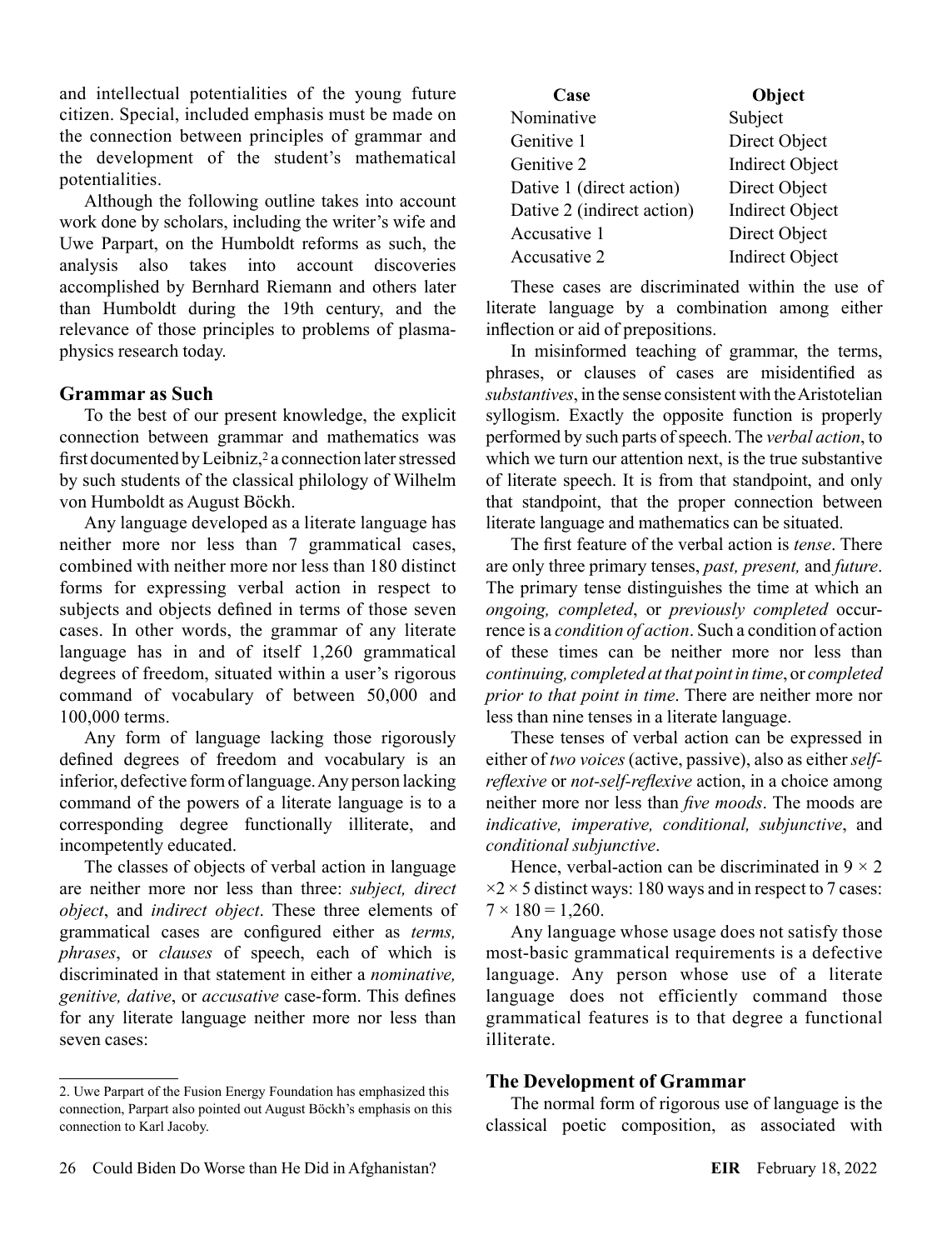principles which Western European languages have learned chiefly from the classical Greek. By classical Greek, one means properly the progression from Homer's *Iliad* and *Odyssey* through the dialogues of Plato. To understand the composition of literate prose, prose must be viewed as the principles of poetic composition projected upon the prose-line.

The metrical features of classical poetic composition have two mnemonic aspects. First, the metrical organization of speech is key to the user's efficient memory of passages. Second, the ordering of syntax

according to subject-matter of lines within a stanza links passages to their properly intended antecedents within the entire composition, a second aspect of the mnemonic potentialities of poetic composition.

The requirements of poetic composition thus determine the proper evolution of the syntactical conventions of ordering of grammatical parts of speech, under the governance of classical poetical principles of composition. The task assigned to poetic composition is determined by the kinds of ideas to be communicated. In this way, poetic composition serves as the most efficient means for bringing the usages of a literate language into agreement with the reality of society's domain of practice.

The principles of poetic composition cannot be fully understood except from the

vantage-point of an assimilation of the principles of well-tempered counterpoint. For related reasons, literate persons characterized by immersion in the music of Bach, Mozart, and Beethoven will most probably be qualitatively superior as productive scientists, when compared with a scientist with a comparable technical education, but less attachment to such music. The case of Johannes Kepler is the "Rosetta Stone" of preferred choice for proving and understanding this connection.

That point will enable us to close the circle in this

report. Kepler's work brings us directly to uncovering the deeper connection between literate language and mathematical powers.

#### **Principles of Music**

Classical musical composition, since no later than the classical Greek period, has been based on the welltempered system outlined during the 10th century A.D. by al-Farabi, and elaborated during the 16th century by the greatest musical theoretician of modern times, Zarlino. This classical musical composition rests on

> three interconnected and unchangeable facets: first, the principle of modulation in a 24-key domain; second, the principles of metrical composition of classical poetry; and, third, the principle of polyphony.

> The argument for a "natural" scale is absurd. Human beings are neither vibrating strings, wheezing tubes, nor reverberating gongs. *Human music,* as opposed to the bestial "rock," is based harmonically on the principles of development. To modulate lawfully within a 24-key domain requires that all of the absolute and interpolated tones of each key have the same tone in each key as in all the other 23.

> For elementary geometric reasons, such modulation must be ordered among keys according to a sequence of fifths, a geometrical principle which rigorously defines the necessary values of each of the

12 tones of an octave-scale by a unique geometric projection.

The elaboration of music within that 24-key system (domain) is ordered metrically according to classical poetical principles. This governs the definition of measures and time-signatures of passages. It governs the metrical elaboration of the tones constituting the underlying modal sequence of a thematic statement, which statement is equivalent to a line of poetry.

Development in musical composition is affected either through explicit polyphony, or the projection of a



*By successive inscribing and circumscribing of the series of Platonic solids with respect to spheres, Johannes Kepler (1571-1630) determined the necessary ordering of the* 

*solar orbits.*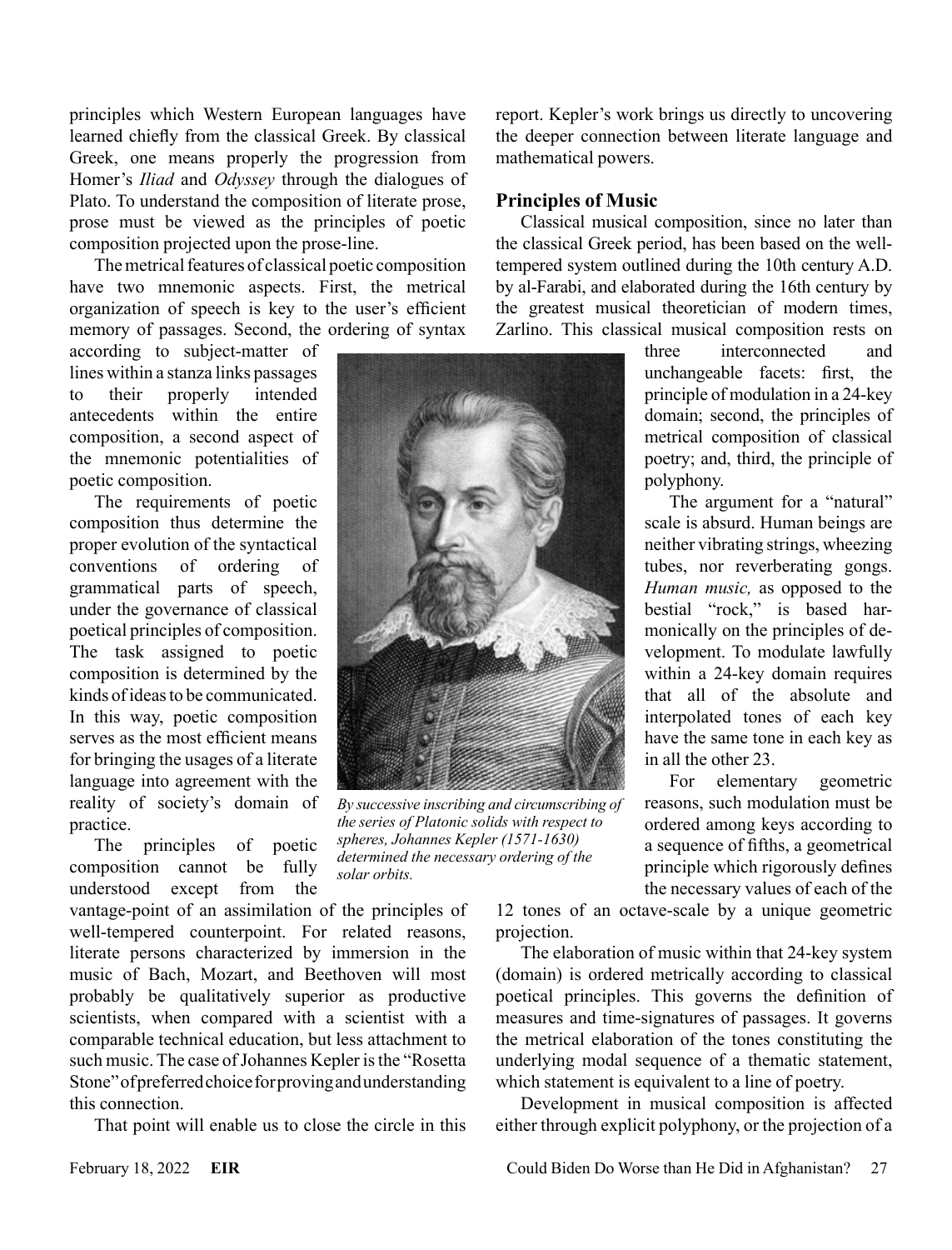polyphonic elaboration of development upon the line of a single voice. It is polyphonic development which is the ordering-principle of musical composition.

Contrary to commonplace musical miseducation since (for example) Rameau, the harmonic structure of musical composition is not primarily "vertical" (chords), but "horizontal." Look at the vicinity of the first beat of coming-in of the second voice in a simple canon. At that point, we have more to consider than the sequences of tones within each of the two voices. The tone of the first beat of the second voice is, for example, in implied sequence to the preceding and following tones of the first voice, and so forth and so on. It is these "cross-

voice" sequences of polyphony which are the point of reference for musical development.

Once Beethoven took up mastery of the writings of Zarlino, a study dominating Beethoven's work from about 1819 onwards, his composition developed new dimensions of power, developing a general, new form of double-fugal counterpoint exemplified in the late string quartets and the *Missa Solemnis*. The associated feature of his behavior during this period was his increased attention to writing canons, using these exercises as means for new refinements in redesigning thematic material. In brief, study of the kinds of cross-voice relationships generated by canonical elaboration of thematic material exposes to the insightful composer what



Johann Friedrich Wentzel, ca. 1700

Analysis situs*, as understood by Gottfried Wilhelm Leibniz, recognizes that "a point is a region of ambiguity defined by the intersection of lines. Similarly, a line is a region of ambiguity defined by intersection of surfaces, …"*

modifications of thematic material will result in the most interesting problems and opportunities for elaborated development of an ensuing composition.

The significance of these principles of composition for locating the implicit mathematical powers of literate language is our point here. The few bare remarks submitted on music so far are sufficient to locate the connection to Kepler's work.

#### **'Harmony of the Worlds'**

By successive inscribing and circumscribing of the series of Platonic solids with respect to spheres (e.g., ellipsoids), Johannes Kepler determined the necessary ordering of the solar orbits. The geometrical proportioning of the orbits Kepler proved to correspond to the principle of modulation by fifths in music.

The gross misrepresentation of Kepler's work usually afforded to students is that Kepler was engaged in fitting various geometric figures to the array of astronomical data accumulated by adding his own observations to those of his predecessors. That commonplace representation of Kepler's discovery is utter nonsense, and an outright lie if it issues from the mouth or typewriter of anyone who has actually read Kepler's writings.

> The devastating point of crucial experimental proof against the commonplace classroom and textbook commentaries on Kepler's work, is the case of the asteroid orbit. On the basis of his geometrical series, Kepler reported the former existence of a decomposed planet in the position we now know as the asteroid belt. This belt was not known to astronomical observation until Carl Gauss recognized that the position of a small planetoid, later named Ceres, belonged to the missing-planet orbit earlier defined by Kepler. That, together with much other evidence to the same effect, indicates that the lawful organization of the universe is ordered in the geometrical fashion Kepler represented, and not in the sort of schemes associated with

Descartes, Newton, Cauchy, and Maxwell.

The view of the lawful ordering of the universe identified with Kepler was directly adopted from Kepler by Leibniz, who elaborated Kepler's proposal for development of an integral calculus on the basis of extensive studies of Kepler's work in general, as well as that specific proposal. This was the basis for the crucial work of Leonhard Euler, and the entirety of the approach employed by Gaspard Monge and Lazare Carnot to develop the foundations of modern thermodynamics and the theory of functions. This was also the basis for the method of Monge, Carnot, Gauss, Jacobi, Dirichlet,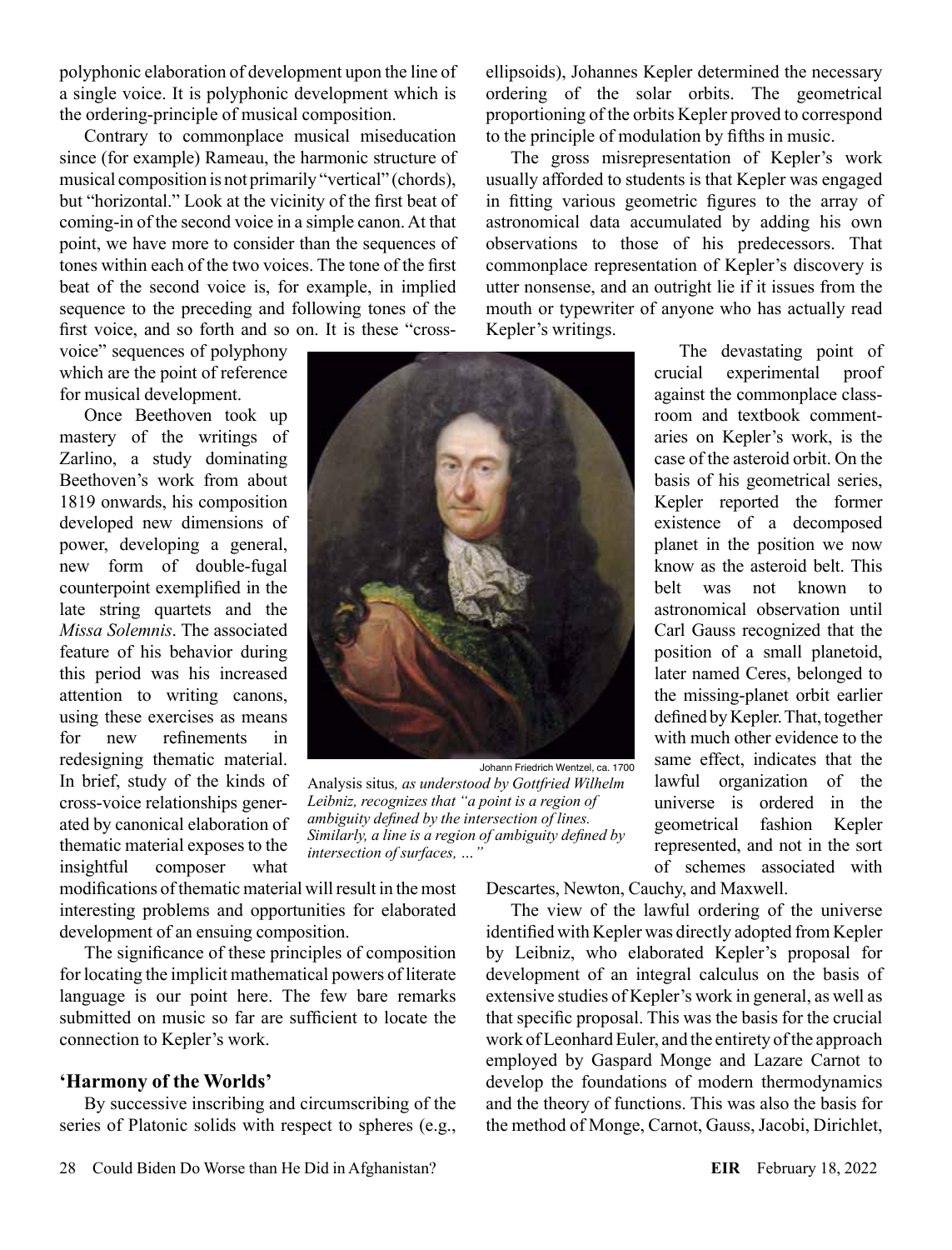H. Weber, B. Riemann, K. Weierstrass, and G. Cantor, although not that of such German Cauchy allies on method as Kronecker and Dedekind.

The fact that the geometrical determination of universal laws of Kepler, Leibniz, Riemann, et al. is congruent with well-tempered polyphony, as Kepler adduced this, is the preferred "Rosetta Stone" for uncovering the inherent powers of literate language as a mathematics.

This connection is crucial for understanding the significance of the Humboldt reforms, and for understanding that the entire primary and secondary curricula of public education ought to be based primarily on classical philology, poetry, music, geometry, and the grounding for student's mastery of a science of universal history. This is to say that literate language is composed of facets including poetry, music, and geometry. The development of mastery of all these facets and their interconnections is the full development of the mental potentialities for reason of the future citizen. The subject to which the student should apply those developing powers of literate language is a study of universal history, including geography and technology, as the primary reality which conscious thought, embodied in language, must master for practice.

#### **Geometry**

The geometry which the student must master is not the Euclidean axiomatic schema, nor any formal non-Euclidean schema based on substitute axioms and postulates. The student must begin, so to speak, with discovery of the elementary fact that a line is not determined by two points, but rather a point is a region of ambiguity defined by the intersection of lines. Similarly, a line is a region of ambiguity defined by intersection of surfaces, and a surface is a region of ambiguity defined by intersection of solids.

The generalization of this approach to geometry is what Leibniz termed *analysis situs,* and what is termed *topology* since (putting aside axiomatic topologies as brain-damaging misconceptions of topology).

From that vantage-point it becomes rather simple for the student to discover that the kinds of ambiguities associated with points, lines, and surfaces in rudimentary geometry are also what topologists and physicists term *singularities,* and that points, lines, surfaces, solids, etc., define respectively distinct species of singularities, ordered in ascending geometric degree.

Once that is understood, the secondary-level student ought to be enabled to recognize that a literate usage of language is nothing but such a geometrical mapping of reality, but such a form of topology.

The objects of speech (subject, indirect object, direct object) are not self-evidently particulars, but are regions of physical space within which perfect connectivity exists for the discriminated forms of verbal action. The combination of all of the qualifying statements in case-form within a unit statement define bounding conditions of singularity, which delimit the verbal action of the statement as a whole.

Any statement corresponding to the real universe's ordering, given in literate form of language, is a statement of transformation, accounting for a transformation from *n* degrees of freedom either into a condition of  $n + m$  or into  $n - m$  degrees of freedom. If the change in degrees of freedom is *actual,* then the verbal action is *transitive*. If not, the transformation is merely *virtual,* and we customarily view such transformations as *intransitive* verbal actions.

#### **Statements Concerning God**

Once such background-knowledge is possessed, science begins with rigorous examination of statements concerning God. Let us first situate the problem as a grammatical one.

Let us begin with a critical examination of the statement, "I am." This statement is not cured of its grammatical defects by altering it to become "I am myself." Is the speaker registering in the *active* voice ("I am that respecting myself which I make myself to be") or the *passive* voice ("I am what I am made to be")? The former is a *self-reflexive* statement in the active voice, equivalent to "I create myself" as the alternate, active form for "I am myself." The second is a *passive* statement (geometrically) in the *not-self-reflexive* form.

Try, in this light, the statement "I am only that which I make myself to be," as the significance of the statement, "I am that I am," whose name is otherwise unutterable, as consistent Judaism has it and as Christianity appropriates this conception of God from Judaism.

This statement is topologically a report of the highest order of unity possible in the universe. Whatever degrees of freedom exist in the universe as a whole, they are reduced to a perfect connectivity in terms of this unity.

In physics, this involves a conception which B. Riemann associates with Dirichlet's Principle.

Define the simplest kind of mathematical function in the following way:

$$
a_n x^n + a_{(n-1)} x^{(n-1)} \dots a_0 x^0 = 1.
$$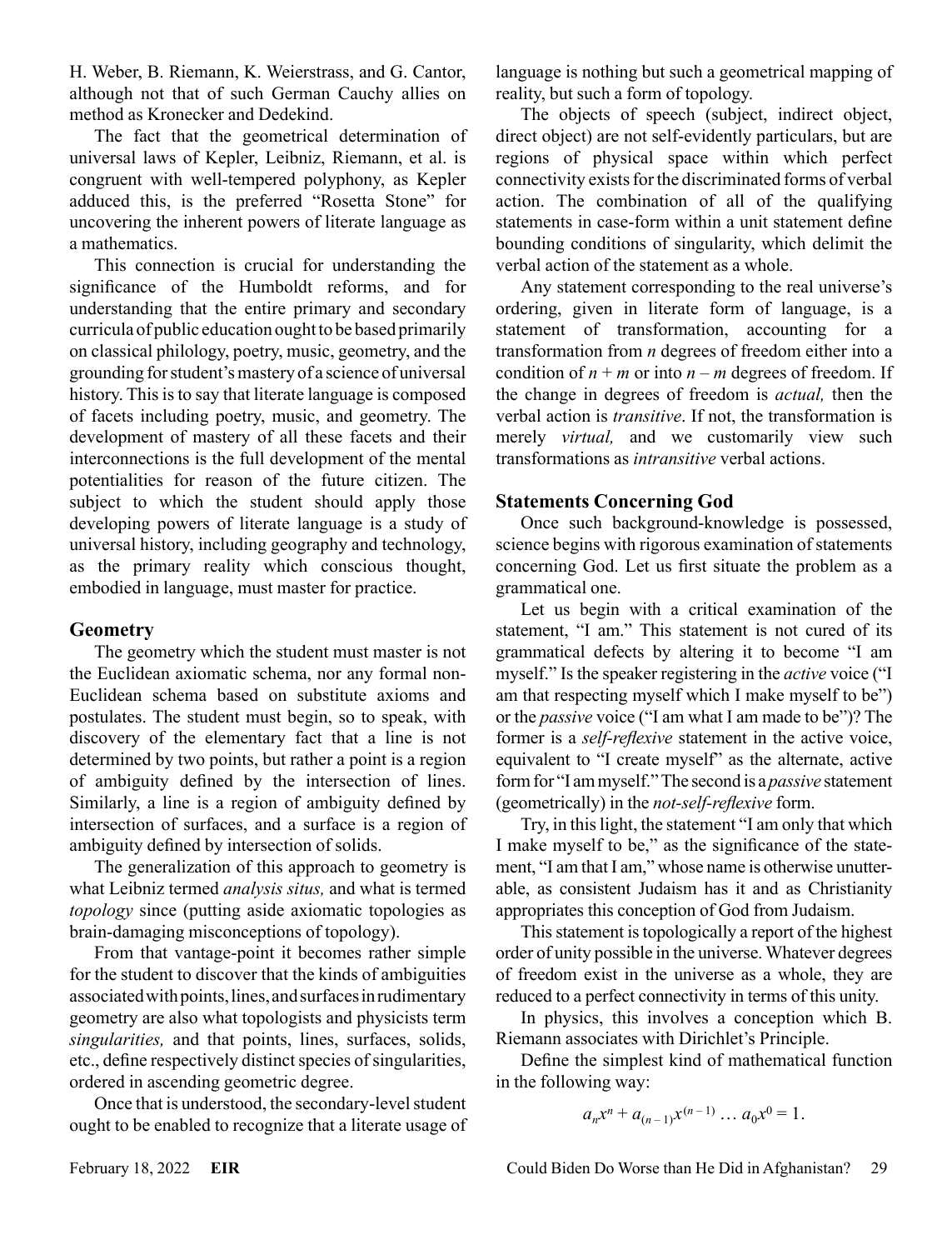For which the coefficients  $(a_n \dots a_0)$  are each integers and  $a_n \neq 0$ , and for which *x*<sup>*j*</sup> has the included significance of designating the *j*-th order of degree of freedom in terms of geometrical species of singularities.

We have then stated the simplest notion of functions relative to the case of defining a corresponding, relatively higher unity within which perfect connectivity exists.

In literate language this act of integration to define a higher species of reality is located in the transformation associated with the principle of verbal action. The form of verbal action which subsumes all verbal actions corresponding to true statements in the universe, is the form of transformation which corresponds to the perfect, corrected self-reflexive form of "I am." This verbal action is otherwise unutterable in language as existence and of itself, except as the universe is viewed as a continuing creation, so defined as such in terms of a principle of self-generation, describable as a principle of transformation associated with progression from any existing order *n* into a higher order  $n + m$ .

The notion is precisely the root of the notion of perfect consubstantiality of the Trinity in Apostolic Christianity (e.g., the opening verses of the Gospel of St. John) and in correlated writings of Philo Judaeus of Alexandria. The universal principle of verbal action is termed the *Logos*, which is consubstantial with the selfperfecting unity.

This was Kepler's standpoint, in adopting the principle of Augustinian Christianity, that the discovery of the geometrical ordering-principle consistent with the geometric-mean relationship of "divine proportion" is the test of discovery of a manifestation of the lawful ordering-principle of continuing creation. This is the key to Leibniz's entire scientific method, and is also explicitly B. Riemann's treatment of what he named Dirichlet's Principle.

#### **The Fallacy of Arithmetic Algebra**

The opposing view of physics is the hermeticist argument against Kepler by Fludd, otherwise at the bottom of the fallacies of Descartes, Newton, Cauchy, Kronecker, Maxwell, et al. This defective view starts with the assumption that either irreducible particles are self-evident existences or, more skeptically, that in the appearance of the universe accessible to human knowledge, the universe must never be represented to appear as if it were organized in any form contrary to the axiomatic Descartes-Newton assumption.

The ordering of geometry in the manner of Euclid's text relying upon axiomatic-postulational assumptions, or any analogous construction employing different postulates to form a non-Euclidean geometry, is the form in which the defective, hermeticist-cult doctrine of Descartes, Newton, Cauchy, and Maxwell is reflected in formal geometry.

The second law of thermodynamics, for example, rests entirely upon that same arbitrary assumption: that the universe is fixed at n possible degrees of freedom of organization, and that only devolution from *n* to  $n - m$ degrees of freedom is possible (entropy), or that, the same thing, the universe is like a clock winding down (Newton). This is otherwise, theologically, the Manichaean cult-dogma slightly disguised, an explicit rejection of the Apostolic Christian and Philo's Judaic conception of the ordering of the universe.

In the real universe, contrary to the Second Law's hermeticist cultism, we can create transuranic elements beyond the degree of elements previously existing in the universe, on conditions that our mode of attempted action to this purpose is coherent with the *Logos*-principle.

A correlated experimental proof of our point is readily accessible to anyone who takes the trouble to turn his eyes upward on a clear, starlit night. If the universe were infinite, then, except (chiefly) for those singularities named "black holes," the night sky would be a bowl of light more intense than that of the daylight orb of the sun. The universe is finite. Caught between that larger finiteness and the lower bound of the Leibniz-Planck quantum of least action, the highest number required to count the universe's quanta of action up to and including any instant is a finite number definable in the sense Archimedes outlined for this case.

This signifies that the smallest number locatable as ontological actuality between any two points of the number-line is implicitly defined by a function associated with the largest integer counting the universe up to this instant. Therefore, the assumption that the interval between two points on a number-line can be made infinitely small is an absurdity. (The general proof of that need not be elaborated here; the conception of the implications of the proof is sufficient for our purposes.)

In any case, all integers count nothing real excepting singularities. *Singularities* of real processes, and all numbers not integers (or not normalizable as integers) are reflections of geometrically-determined proportions.